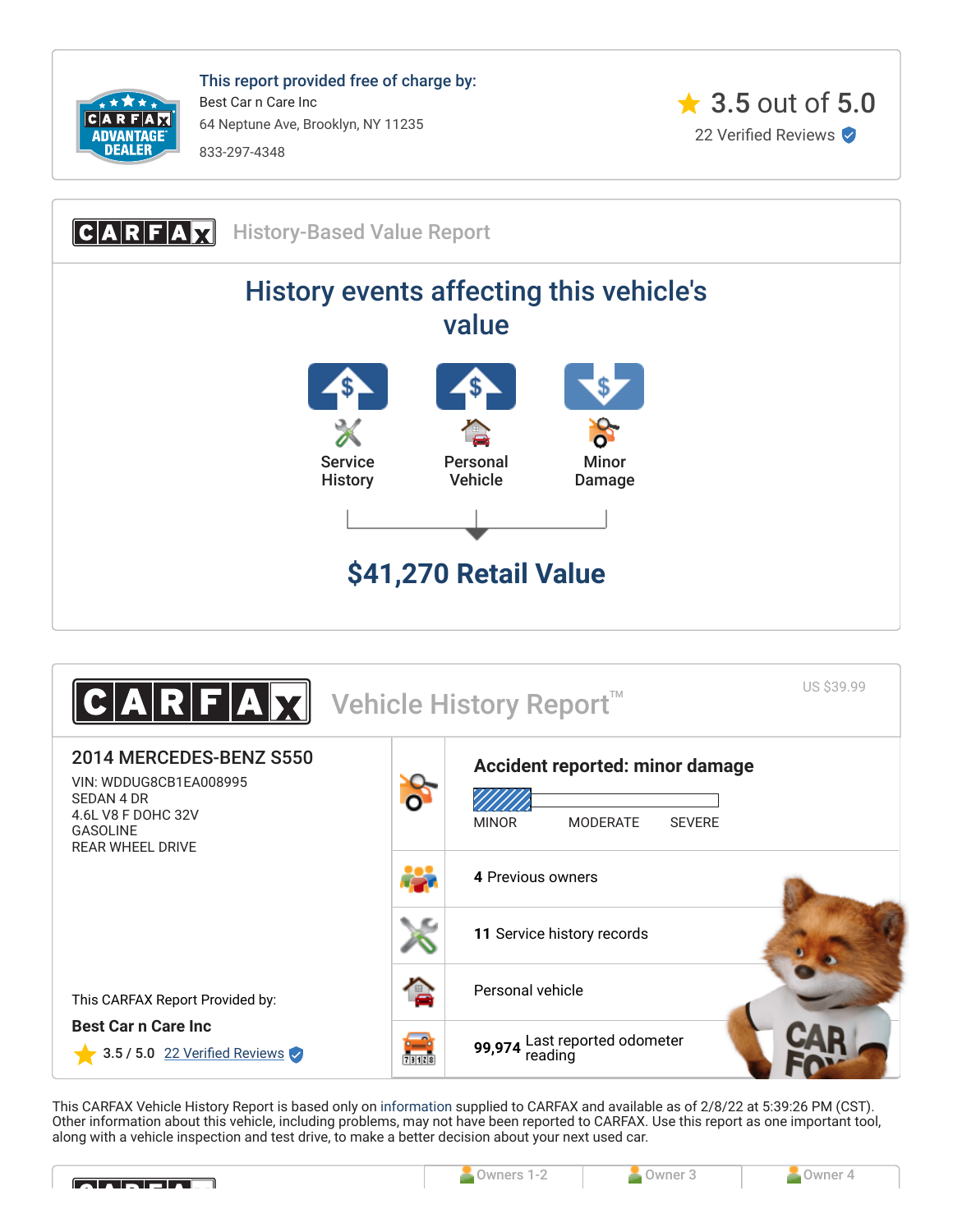| <b>LUARHEAX</b><br><b>Ownership History</b> |              |              |                  |
|---------------------------------------------|--------------|--------------|------------------|
| The number of owners is estimated           |              |              |                  |
| Year purchased                              | 2013         | 2017         | 2019             |
| Type of owner                               | Personal     | Personal     | Personal         |
| Estimated length of ownership               | 3 yrs. 4 mo. | 1 yr. 11 mo. | $2$ yrs. $3$ mo. |
| Owned in the following states/provinces     | See Details  | Florida      | Florida          |
| Estimated miles driven per year             | See Details  | 7,640/yr     | 22,118/yr        |
| Last reported odometer reading              | 31.419       | 46,272       | 99,974           |

| <b>CARFAX</b> Title History<br>CARFAX quarantees the information in this section | $\bullet$ Owners 1-2            | Owner 3                         | Owner 4                         |  |
|----------------------------------------------------------------------------------|---------------------------------|---------------------------------|---------------------------------|--|
| Salvage   Junk   Rebuilt   Fire   Flood   Hail   Lemon                           | <b>Guaranteed</b><br>No Problem | <b>Guaranteed</b><br>No Problem | <b>Guaranteed</b><br>No Problem |  |
| Not Actual Mileage   Exceeds Mechanical Limits                                   | <b>Guaranteed</b><br>No Problem | <b>Guaranteed</b><br>No Problem | <b>Guaranteed</b><br>No Problem |  |



**GUARANTEED** - None of these major title problems were reported by a state Department of Motor Vehicles (DMV). If you find that any of these title problems were reported by a DMV and not included in this report, CARFAX will buy this vehicle back. [Register](https://www.carfax.com/Service/bbg) | [View Terms](http://www.carfaxonline.com/legal/bbgTerms) | [View Certificate](https://www.carfaxonline.com/vhrs/WDDUG8CB1EA008995)

<span id="page-1-0"></span>

| <b>Additional History</b><br>C A R F A<br>Not all accidents / issues are reported to CARFAX                             | Owners 1-2                                           | Owner 3                                        | Owner 4                                             |
|-------------------------------------------------------------------------------------------------------------------------|------------------------------------------------------|------------------------------------------------|-----------------------------------------------------|
| <b>Total Loss</b><br>No total loss reported to CARFAX.                                                                  | No Issues<br>Reported                                | No Issues<br>Reported                          | No Issues<br>✔<br>Reported                          |
| <b>Structural Damage</b><br>CARFAX recommends that you have this vehicle<br>inspected by a collision repair specialist. | No Issues<br>$\blacktriangledown$<br>Reported        | No Issues<br>Reported                          | No Issues<br>$\boldsymbol{\mathcal{F}}$<br>Reported |
| <b>Airbag Deployment</b><br>No airbag deployment reported to CARFAX.                                                    | No Issues<br>$\overline{\mathbf{v}}$<br>Reported     | No Issues<br>$\blacklozenge$<br>Reported       | No Issues<br>$\blacklozenge$<br>Reported            |
| <b>Odometer Check</b><br>No indication of an odometer rollback.                                                         | No Issues<br>$\boldsymbol{\mathcal{N}}$<br>Indicated | No Issues<br>$\blacktriangledown$<br>Indicated | No Issues<br>$\blacktriangledown$<br>Indicated      |
| Accident / Damage<br>Accident reported: 11/03/2020.                                                                     | No Issues<br>$\overline{\mathbf{v}}$<br>Reported     | No Issues<br>Reported                          | <b>Minor Damage</b>                                 |
| Manufacturer Recall<br>Check with an authorized Mercedes-Benz dealer for any<br>open recalls.                           | No Recalls<br>✓<br>Reported                          | No Recalls<br>Reported                         | No Recalls<br>$\blacktriangledown$<br>Reported      |
| <b>Basic Warranty</b><br>Original warranty estimated to have expired.                                                   | <b>Warranty Expired</b>                              | <b>Warranty Expired</b>                        | <b>Warranty Expired</b>                             |

<span id="page-1-2"></span><span id="page-1-1"></span>

|            | ZWR JE                |                   | <b>Detailed History</b>                                                                      |                                                                         |                                 |
|------------|-----------------------|-------------------|----------------------------------------------------------------------------------------------|-------------------------------------------------------------------------|---------------------------------|
| 2013       | Owner 1<br>Purchased: | <b>CAR</b><br>FOX | Low mileage! This owner drove less than<br>the industry average of 15,000 miles per<br>year. |                                                                         | Personal Vehicle<br>5,908 mi/yr |
| Date       | Mileage               | Source            |                                                                                              | <b>Comments</b>                                                         |                                 |
| 10/19/2013 |                       | <b>Illinois</b>   | Motor Vehicle Dept.                                                                          | Vehicle purchase reported<br>- Titled or registered as personal vehicle |                                 |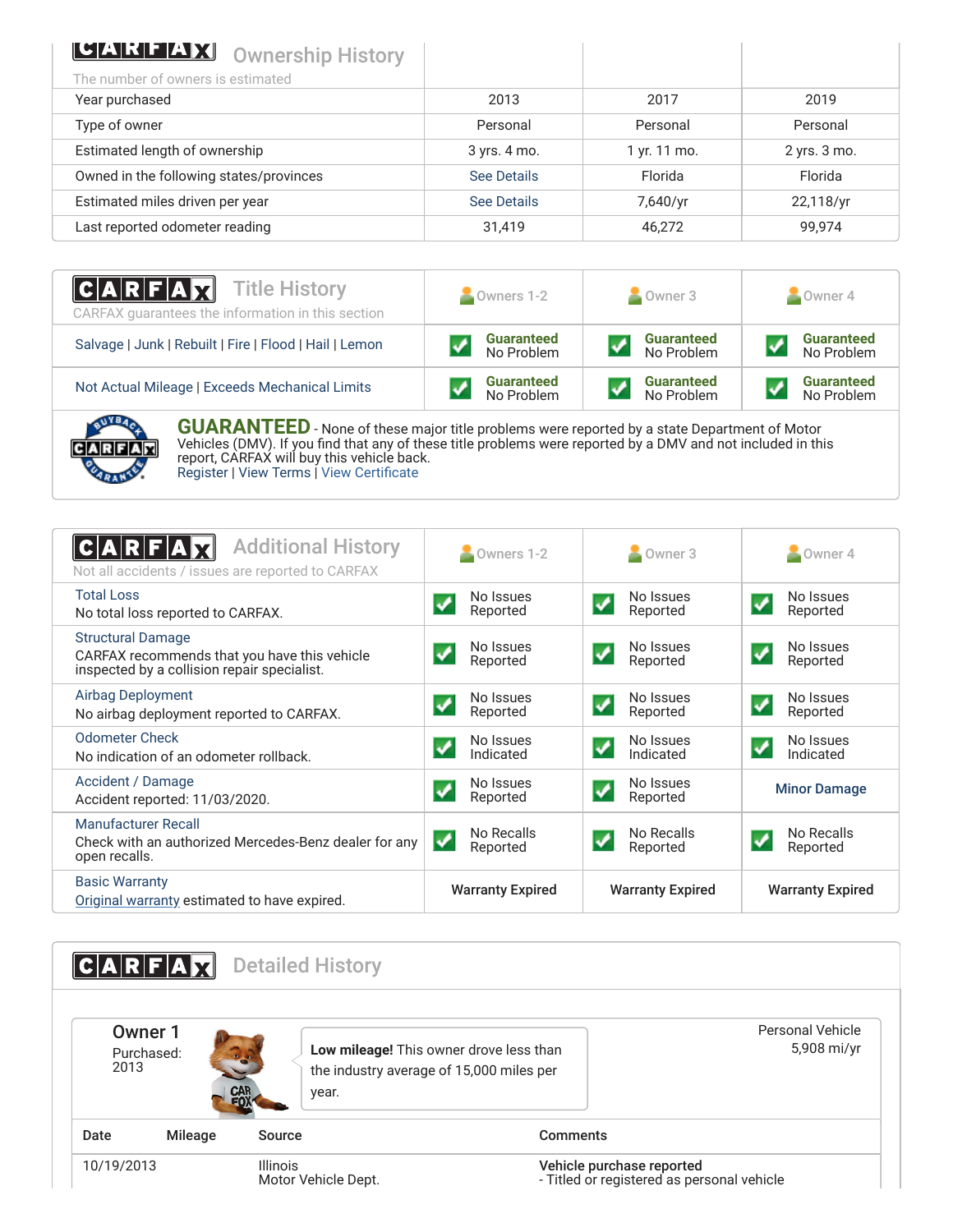| 11/08/2013 |        | <b>Illinois</b><br>Motor Vehicle Dept.<br>Lake Forest, IL                                                                                              | Registration issued or renewed                                                                                                                                                                                          |
|------------|--------|--------------------------------------------------------------------------------------------------------------------------------------------------------|-------------------------------------------------------------------------------------------------------------------------------------------------------------------------------------------------------------------------|
| 11/14/2013 |        | Florida<br>Motor Vehicle Dept.                                                                                                                         | Vehicle purchase reported                                                                                                                                                                                               |
| 11/14/2013 | 16     | <b>Illinois</b><br>Motor Vehicle Dept.<br>Lake Forest, IL<br>Title #X3318696807                                                                        | Title issued or updated<br>- First owner reported<br>- Vehicle color noted as Black                                                                                                                                     |
| 10/19/2014 |        | <b>Illinois</b><br>Motor Vehicle Dept.<br>Lake Forest, IL                                                                                              | Registration issued or renewed                                                                                                                                                                                          |
| 09/17/2015 |        | <b>Illinois</b><br>Motor Vehicle Dept.<br>Lake Forest, IL                                                                                              | Registration issued or renewed<br>- Correction to record                                                                                                                                                                |
| 11/09/2015 | 12,952 | Florida<br>Motor Vehicle Dept.<br>Naples, FL<br>Title #0120837175                                                                                      | Title issued or updated<br>- Registration issued or renewed<br>- Titled or registered as personal vehicle<br>- Registration updated when owner moved the vehicle<br>to a new location<br>- Vehicle color noted as Black |
| 01/21/2016 | 13,482 | Mercedes-Benz of Naples<br>Naples, FL<br>239-227-2622<br>mercedesbenznaples.com<br>4.7 / 5.0<br>273 Verified Reviews<br>4,826 Customer Favorites       | <b>NE</b> Vehicle serviced<br>- Maintenance inspection completed<br>- Recommended maintenance performed<br>- Cooling system checked                                                                                     |
| 06/04/2016 | 15,525 | Dealer Inventory                                                                                                                                       | Vehicle offered for sale                                                                                                                                                                                                |
| 06/09/2016 | 15,610 | Naples Luxury Imports<br>Naples, FL<br>239-280-5104<br>naplesluxuryimports.com<br>4.6 / 5.0<br>227 Verified Reviews<br>4,029 Customer Favorites        | C Vehicle serviced<br>- Maintenance inspection completed<br>- Wheel(s) repaired                                                                                                                                         |
| 06/22/2016 | 15,620 | <b>Naples Luxury Imports</b><br>Naples, FL<br>239-280-5104<br>naplesluxuryimports.com<br>4.6 / 5.0<br>227 Verified Reviews<br>4,029 Customer Favorites | Vehicle serviced                                                                                                                                                                                                        |

| Owner 2<br>Purchased: 2016 | Personal Vehicle |                                                                                       |                                                                                                                                                  |
|----------------------------|------------------|---------------------------------------------------------------------------------------|--------------------------------------------------------------------------------------------------------------------------------------------------|
| Date                       | Mileage          | Source                                                                                | <b>Comments</b>                                                                                                                                  |
| 06/24/2016                 | 15.650           | Florida<br>Motor Vehicle Dept.                                                        | Vehicle purchase reported                                                                                                                        |
| 06/29/2016                 |                  | Florida<br>Motor Vehicle Dept.<br>Labelle, FL<br>Title #0120837175                    | Title issued or updated<br>- Registration issued or renewed<br>- New owner reported<br>- Loan or lien reported<br>- Vehicle color noted as Black |
| 02/22/2017                 | 31,174           | Mercedes-Benz of Bonita Springs<br>Naples, FL<br>239-598-6550<br>mbbonitasprings.com/ | Vehicle serviced<br>- Pre-delivery inspection completed<br>- Maintenance inspection completed<br>- 30,000 mile service performed                 |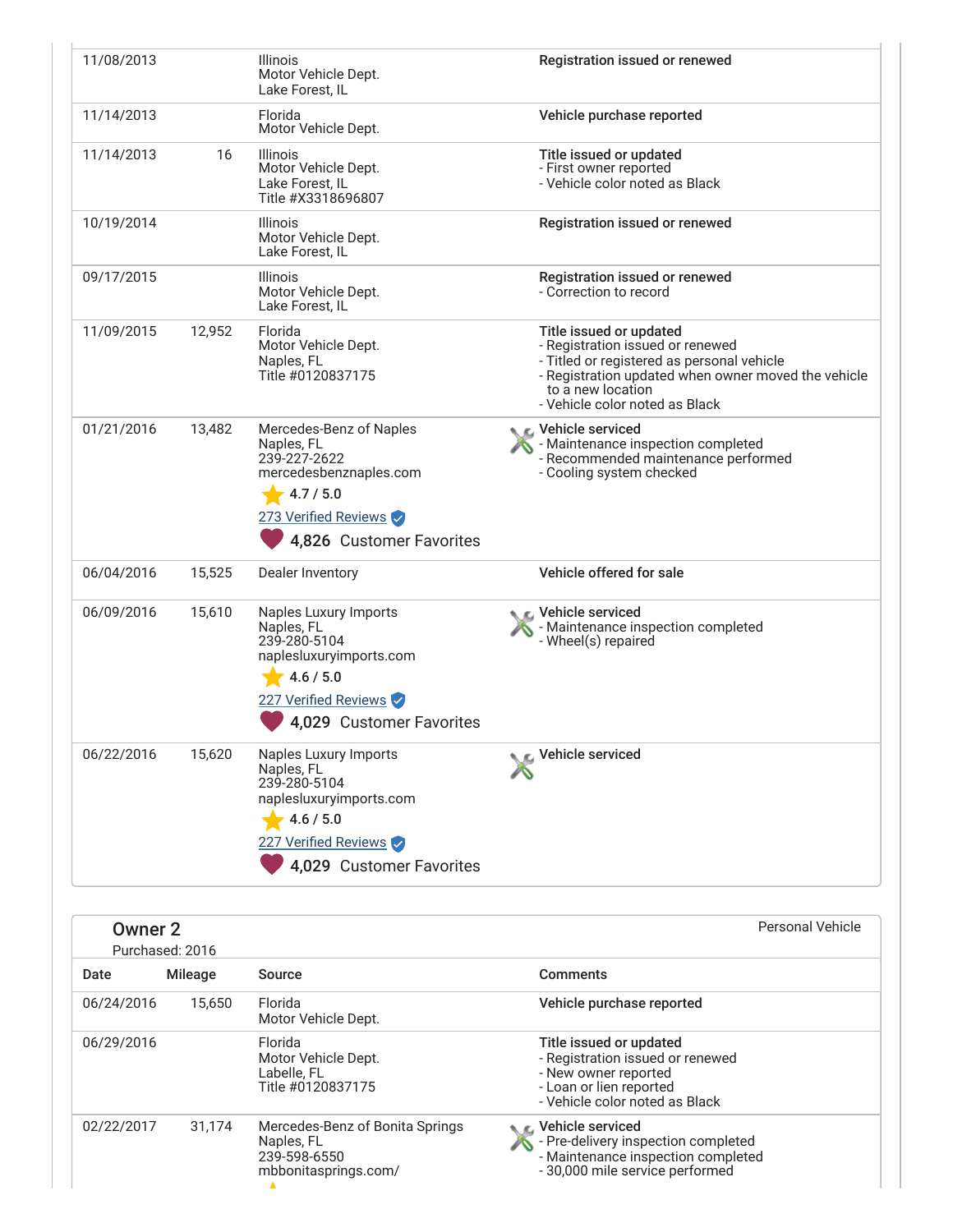|            |        | 4.8 / 5.0<br>145 Verified Reviews<br><b>64 Customer Favorites</b>                                                                                     | - Wiper(s) replaced<br>- Battery/charging system checked<br>- Vehicle washed/detailed<br>- Hub cap(s)/wheel cover(s) replaced<br>- Air filter replaced<br>- Two tires mounted<br>- Two tires balanced<br>- Four wheel alignment performed |
|------------|--------|-------------------------------------------------------------------------------------------------------------------------------------------------------|-------------------------------------------------------------------------------------------------------------------------------------------------------------------------------------------------------------------------------------------|
| 02/26/2017 |        | Dealer Inventory                                                                                                                                      | Vehicle offered for sale                                                                                                                                                                                                                  |
| 04/18/2017 | 31,339 | Mercedes-Benz of Bonita Springs<br>Naples, FL<br>239-598-6550<br>mbbonitasprings.com/<br>4.8 / 5.0<br>145 Verified Reviews<br>64 Customer Favorites   | Vehicle serviced<br><b>Battery replaced</b><br>- Body electrical system checked                                                                                                                                                           |
| 04/28/2017 | 31,419 | Mercedes-Benz of Coconut Creek<br>Coral Springs, FL<br>954-406-1167<br>mercedesfla.com<br>4.5 / 5.0<br>182 Verified Reviews<br>190 Customer Favorites | Vehicle serviced<br>- Maintenance inspection completed<br>- Battery/charging system checked<br>- Electrical system checked<br>- Brakes checked<br>- Tire condition and pressure checked                                                   |
| 06/03/2017 |        | Florida<br>Motor Vehicle Dept.                                                                                                                        | Vehicle purchase reported                                                                                                                                                                                                                 |
| 06/10/2017 |        | Dealer Inventory                                                                                                                                      | Vehicle offered for sale                                                                                                                                                                                                                  |

| Owner <sub>3</sub><br>Purchased:<br>2017 |         | <b>Low mileage!</b> This owner drove less than<br>the industry average of 15,000 miles per<br><b>CAR</b><br>FOX<br>year.             |                                                                                                                        | Personal Vehicle<br>7,640 mi/yr            |
|------------------------------------------|---------|--------------------------------------------------------------------------------------------------------------------------------------|------------------------------------------------------------------------------------------------------------------------|--------------------------------------------|
| Date                                     | Mileage | Source                                                                                                                               | <b>Comments</b>                                                                                                        |                                            |
| 06/15/2017                               | 31,578  | Florida<br>Motor Vehicle Dept.<br>Pompano Beach, FL<br>Title #0120837175                                                             | Title issued or updated<br>- New owner reported<br>- Loan or lien reported<br>- Vehicle color noted as Black           | - Titled or registered as personal vehicle |
| 05/30/2018                               |         | Florida<br>Motor Vehicle Dept.<br>Pompano Beach, FL<br>Title #0120837175                                                             | Registration issued or renewed<br>- Loan or lien reported<br>- Vehicle color noted as Black                            | - Titled or registered as personal vehicle |
| 05/18/2019                               | 46,272  | Arrigo Dodge Chrysler Jeep Ram<br>Sawgrass<br>Tamarac, FL<br>855-707-2192<br>arrigosawgrass.com<br>4.4 / 5.0<br>190 Verified Reviews | C. Vehicle serviced<br>- Pre-delivery inspection completed<br>- Maintenance inspection completed<br>- Battery replaced | - Recommended maintenance performed        |

<span id="page-3-0"></span>

| Owner 4    | Purchased: 2019 | Personal Vehicle<br>22,118 mi/yr |                           |
|------------|-----------------|----------------------------------|---------------------------|
| Date       | Mileage         | Source                           | <b>Comments</b>           |
| 05/24/2019 | 46.284          | Florida<br>Motor Vehicle Dept.   | Vehicle purchase reported |
| 05/25/2019 | 46.287          | Arrigo FIAT Sawgrass             | Vehicle serviced          |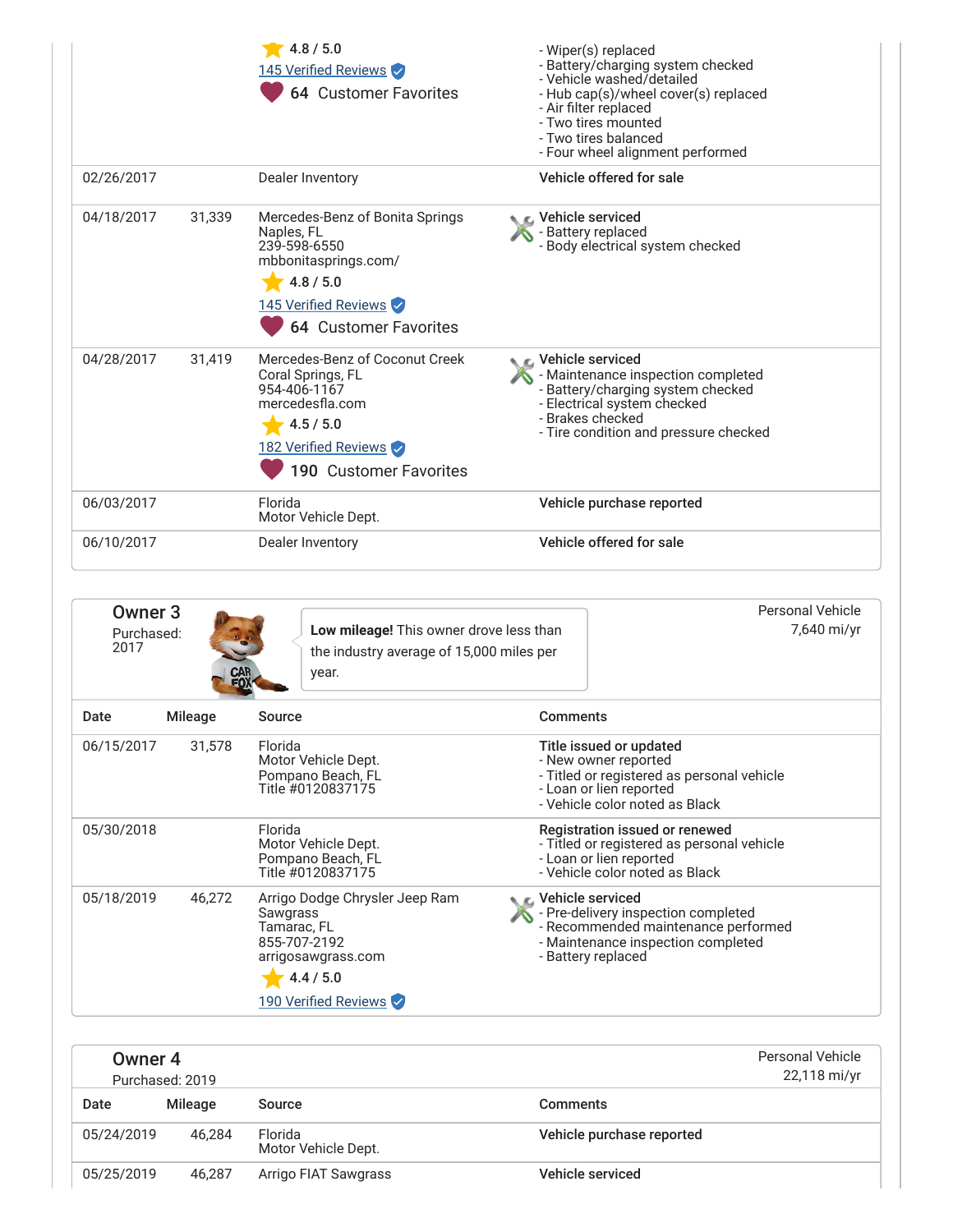|                                                                                                      | Tamarac, FL<br>855-979-4069<br>arrigofiatsawgrass.com<br>4.5 / 5.0<br>85 Verified Reviews                                                             | Recommended maintenance performed<br>Maintenance inspection completed                                                                                                  |
|------------------------------------------------------------------------------------------------------|-------------------------------------------------------------------------------------------------------------------------------------------------------|------------------------------------------------------------------------------------------------------------------------------------------------------------------------|
| 05/25/2019                                                                                           | Florida<br>Motor Vehicle Dept.<br>Pompano Beach, FL<br>Title #0120837175                                                                              | Title issued or updated<br>- New owner reported<br>- Titled or registered as personal vehicle<br>- Loan or lien reported<br>- Vehicle color noted as Black             |
| 05/29/2019<br>46,302                                                                                 | Mercedes-Benz of Coconut Creek<br>Coral Springs, FL<br>954-406-1167<br>mercedesfla.com<br>4.5 / 5.0<br>182 Verified Reviews<br>190 Customer Favorites | Vehicle serviced<br>- Battery replaced                                                                                                                                 |
| 06/07/2019                                                                                           | Florida<br>Motor Vehicle Dept.<br>Pompano Beach, FL<br>Title #0120837175                                                                              | Title issued or updated<br>- Registration issued or renewed<br>- Titled or registered as personal vehicle<br>- Loan or lien reported<br>- Vehicle color noted as Black |
| 11/26/2019                                                                                           | Florida<br>Motor Vehicle Dept.<br>Pompano Beach, FL<br>Title #0120837175                                                                              | Registration issued or renewed<br>- Titled or registered as personal vehicle<br>- Loan or lien reported<br>- Vehicle color noted as Black                              |
| 11/03/2020                                                                                           | Damage Report                                                                                                                                         | Accident reported: minor damage<br>$\Omega$ - Vehicle involved in a rear-end collision with another<br>motor vehicle<br>- Damage to rear<br>- Airbags did not deploy   |
|                                                                                                      |                                                                                                                                                       | Damage Severity Scale (i)<br><b>MINOR</b><br><b>MODERATE</b><br><b>SEVERE</b>                                                                                          |
| <b>CARFAX HAS</b><br><b>THE MOST</b><br><b>ACCIDENT &amp;</b><br><b>DAMAGE</b><br><b>INFORMATION</b> | <b>CAR</b>                                                                                                                                            | <b>Damage Location</b><br><b>FRONT</b><br><b>LEFT</b><br><b>RIGHT</b><br><b>REAR</b>                                                                                   |
|                                                                                                      |                                                                                                                                                       | Minor damage is usually cosmetic,<br>including dents or scratches to the<br>vehicle body.                                                                              |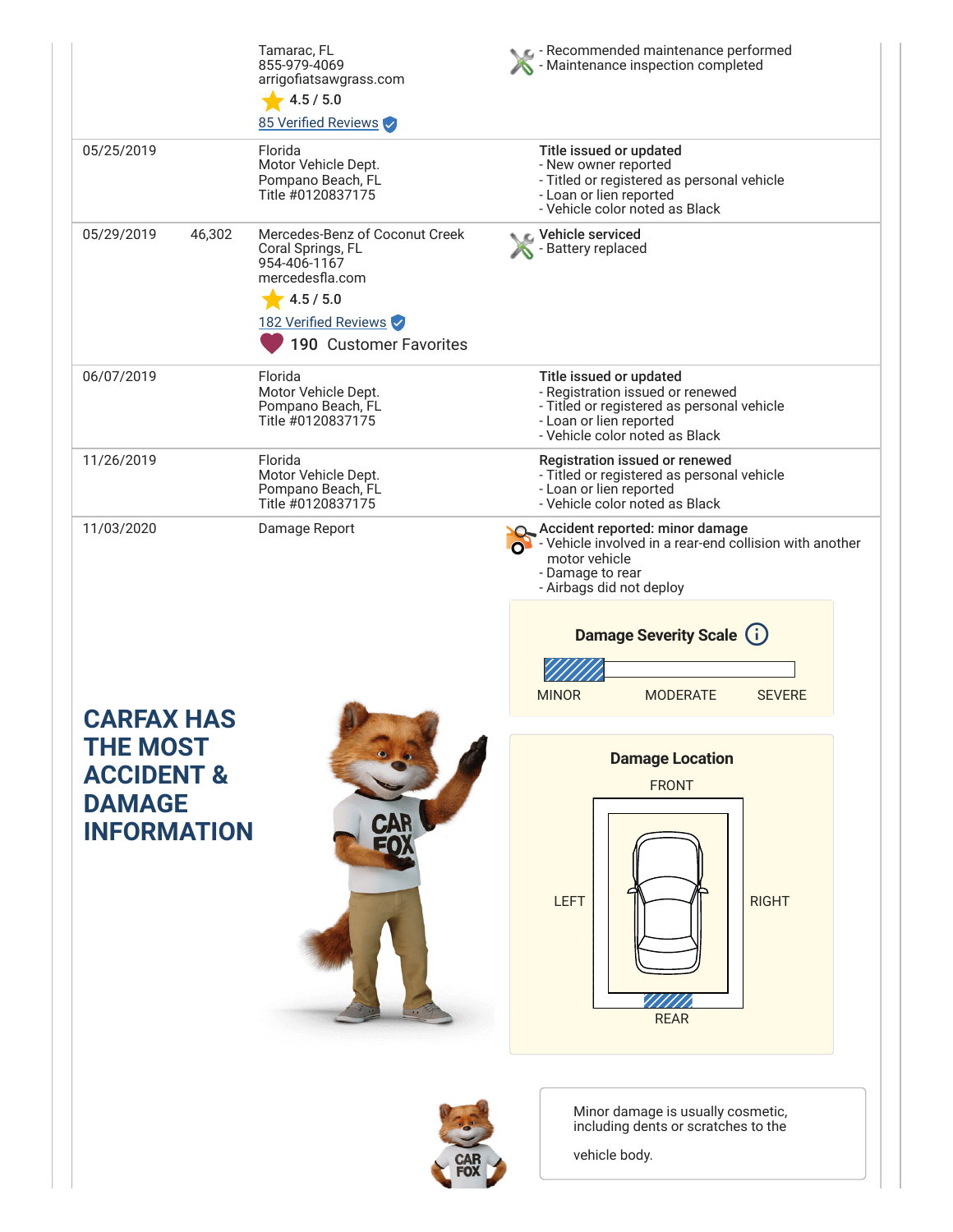| 11/27/2020 | 77,769 | Mercedes-Benz of Coconut Creek<br>Coral Springs, FL<br>954-406-1167<br>mercedesfla.com<br>4.5 / 5.0<br>182 Verified Reviews<br>190 Customer Favorites                                                    | <b>NE</b> Vehicle serviced<br>- Maintenance inspection completed<br>- Battery/charging system checked<br>- Brakes checked<br>- Tire condition and pressure checked |
|------------|--------|----------------------------------------------------------------------------------------------------------------------------------------------------------------------------------------------------------|--------------------------------------------------------------------------------------------------------------------------------------------------------------------|
| 09/19/2021 | 97,732 | Florida<br>Motor Vehicle Dept.<br>Tampa, FL                                                                                                                                                              | <b>Odometer reading reported</b>                                                                                                                                   |
| 09/20/2021 |        | Arrigo Dodge Chrysler Jeep Ram<br>Sawgrass<br>Tamarac, FL<br>855-707-2185<br>arrigochryslerdodgejeepramatsawgr<br>ass.com<br>3.8 / 5.0<br>332 Verified Reviews                                           | Vehicle offered for sale                                                                                                                                           |
|            |        | 7,047 Customer Favorites                                                                                                                                                                                 |                                                                                                                                                                    |
| 09/21/2021 |        | <b>Service Facility</b>                                                                                                                                                                                  | Vehicle reconditioned                                                                                                                                              |
| 10/14/2021 |        | Arrigo Dodge Chrysler Jeep Ram<br>Sawgrass<br>Tamarac, FL<br>855-707-2185<br>arrigochryslerdodgejeepramatsawgr<br>ass.com<br>$\frac{1}{2}$ 3.8 / 5.0<br>332 Verified Reviews<br>7,047 Customer Favorites | Vehicle sold                                                                                                                                                       |
| 10/15/2021 |        | Florida<br>Motor Vehicle Dept.<br>Tampa, FL<br>Title #0120837175                                                                                                                                         | Title issued or updated<br>- Dealer took title of this vehicle while it was in<br>inventory<br>- Vehicle color noted as Black                                      |
| 12/17/2021 | 99,437 | <b>Auto Auction</b>                                                                                                                                                                                      | Vehicle sold                                                                                                                                                       |
|            |        |                                                                                                                                                                                                          | Millions of used vehicles are bought and<br>sold at auction every year.                                                                                            |
| 12/19/2021 | 99,540 | International Motors Inc<br>Nashville, TN                                                                                                                                                                | Vehicle offered for sale                                                                                                                                           |
|            | 99,974 | <b>Auto Auction</b>                                                                                                                                                                                      | Listed as a dealer vehicle                                                                                                                                         |

Have Questions? Consumers, please visit our Help Center at [www.carfax.com](http://www.carfax.com/help). Dealers or Subscribers, please visit our Help Center at [www.carfaxonline.com.](http://www.carfaxonline.com/)



Accident Indicator CARFAX receives information about accidents in all 50 states, the District of Columbia and Canada.